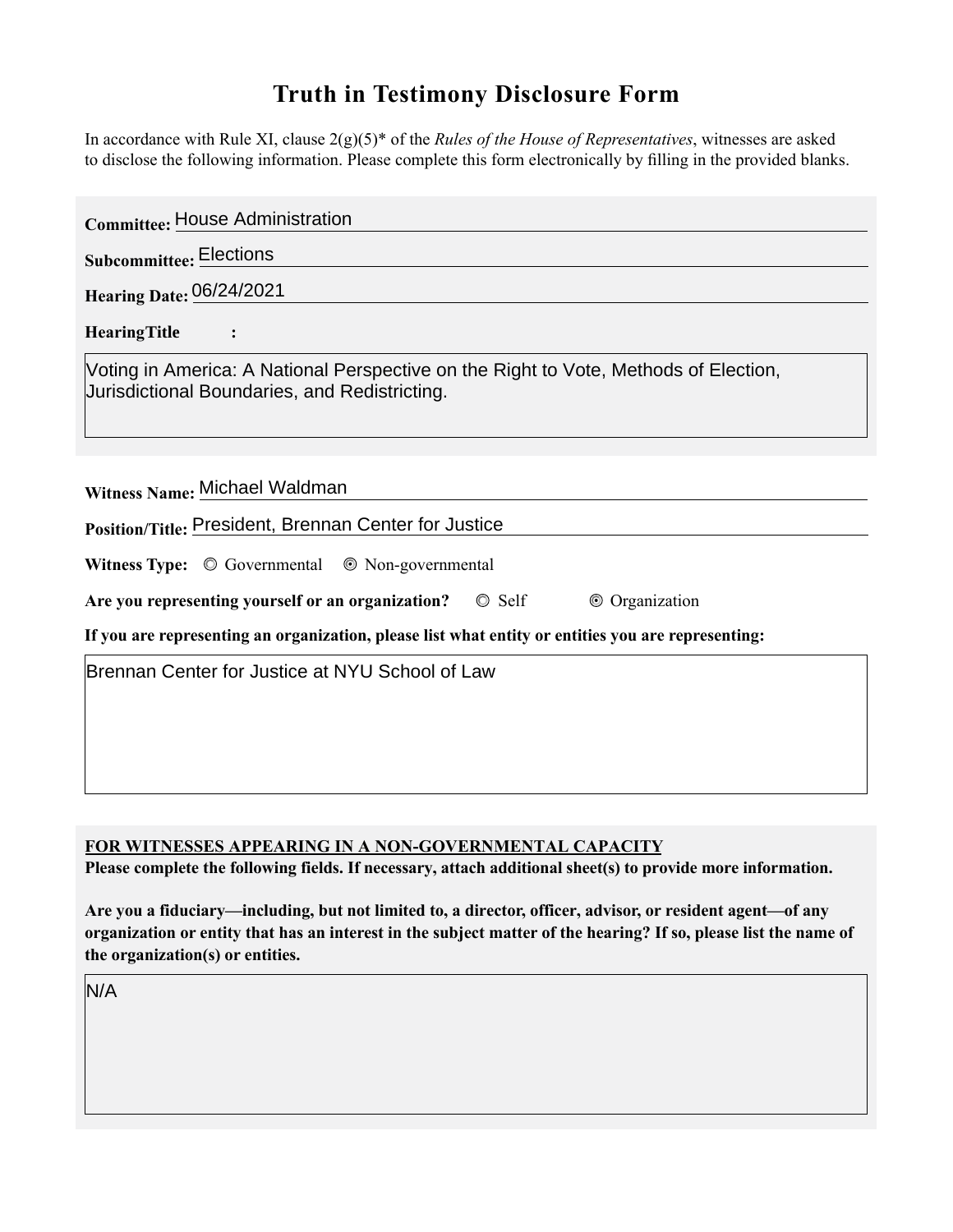**Please list any federal grants or contracts (including subgrants or subcontracts) related to the hearing's subject matter that you, the organization(s) you represent, or entities for which you serve as a fduciary have received in the past thirty-six months from the date of the hearing. Include the source and amount of each grant or contract.** 

N/A

**Please list any contracts, grants or payments originating with a foreign government and related to the hearing's subject that you, the organization(s) you represent, or entities for which you serve as a fduciary have received in the past thirty-six months from the date of the hearing. Include the amount and country of origin of each contract or payment.** 

N/A

## Please complete the following fields. If necessary, attach additional sheet(s) to provide more information.

 $\blacksquare$  I have attached a written statement of proposed testimony.

 $\blacksquare$  I have attached my curriculum vitae or biography.

**\***Rule XI, clause 2(g)(5), of the U.S. House of Representatives provides:

(5)(A) Each committee shall, to the greatest extent practicable, require witnesses who appear before it to submit in advance written statements of proposed testimony and to limit their initial presentations to the committee to brief summaries thereof.

(B) In the case of a witness appearing in a non-governmental capacity, a written statement of proposed testimony shall include— (i) a curriculum vitae; (ii) a disclosure of any Federal grants or contracts, or contracts, grants, or payments originating with a foreign government, received during the past 36 months by the witness or by an entity represented by the witness and related to the subject matter of the hearing; and (iii) a disclosure of whether the witness is a fiduciary (including, but not limited to, a director, officer, advisor, or resident agent) of any organization or entity that has an interest in the subject matter of the hearing.

(C) The disclosure referred to in subdivision (B)(iii) shall include— (i) the amount and source of each Federal grant (or subgrant thereof) or contract (or subcontract thereof) related to the subject matter of the hearing; and (ii) the amount and country of origin of any payment or contract related to the subject matter of the hearing originating with a foreign government.

(D) Such statements, with appropriate redactions to protect the privacy or security of the witness, shall be made publicly available in electronic form 24 hours before the witness appears to the extent practicable, but not later than one day after the witness appears.